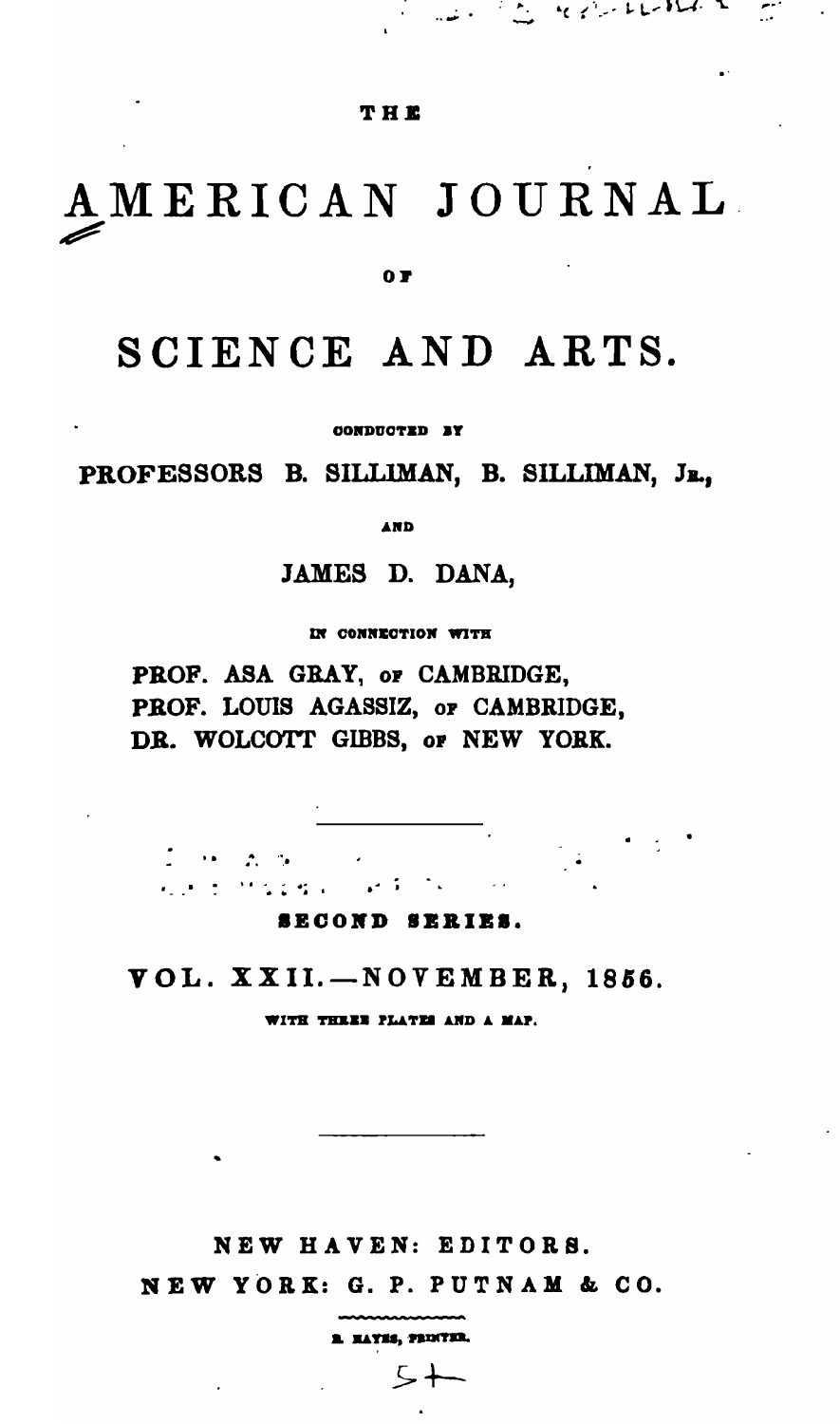#### ART. X.--Five New Mineral Species; by Professor CHARLES U. SHEPARD.

### 1. Xanthitana

In hollow crystals with the form of sphene, and pulverulent. Color pale yellowish white, resembling some varieties of sulphur or of decomposing wulfenite. Lustre generally feeble, but in some instances bright and resinous. Brittle. Hardness =  $3.5$ . G. =  $2.7$ to 3.0. Cleavage indistinct. Heated in a glass tube emits moisture ; and before the blowpipe, has all the reactions of titanic acid. It contains 12.5 p.c. of water, and consists of titanic acid with traces of zirconia. It is found in a decomposing feldspar, associated with zircons, at Green River, Henderson Co., N. C.; and probably proceeds from the decomposition of sphene.

#### 2. Pyromelane.

Found in crystalline grains of the size of kernels of Indian corn (and rather larger), in the gold washings of McDonald County, N. C. The grains are irregular and much pitted, somewhat like those of chondrodite. Hardness =  $6.5$ . G. =  $3.87$ . Color dull red brown to nearly black, rarely with patches of yellow. Translucent. Lustre resinous, to resino-vitreous.

Before the blowpipe infusible, but turns black and becomes opaque; and hence the name, in distinction from pyrochlore, which by heating, becomes green, or greenish yellow. It is soluble in the fluxes, with the reaction of titanic acid and iron. It is undecomposable with sulphuric acid, except in a slight degree ; but yields to fusion with bisulphate of potash. It is essentially a titanate of alumina and iron, with only traces of glucina? and lime. It may also contain zirconia. It would seem to be exceedingly scarce.

#### Pyro-guanite minerals.

The three following species occur at Mong's Island, one of a group of five small islands, situated in the Caribbean sea, 30 miles distant from the Musquito coast, in lat. 12° N, long. 71° W. They were brought, as a sample of the so called petrified guano, to Charleston, S. C., in the bark Jane Dolen, Capt. A. F. Winslow, in a recent voyage to Porto Cabello. Captain W. informs me, that the island where it occurs, has an area of about two hundred acres; and that the formations are coralline, tertiary rocks and trap, which rise into hills, four hundred feet above the level of the sea. The petrified guano incrusts nearly the whole island, to the depth of many inches. In general character, it is hard and stoney; of a cream color when exposed to the weather, and vellowish brown, within. It is totally destitute of ammonia,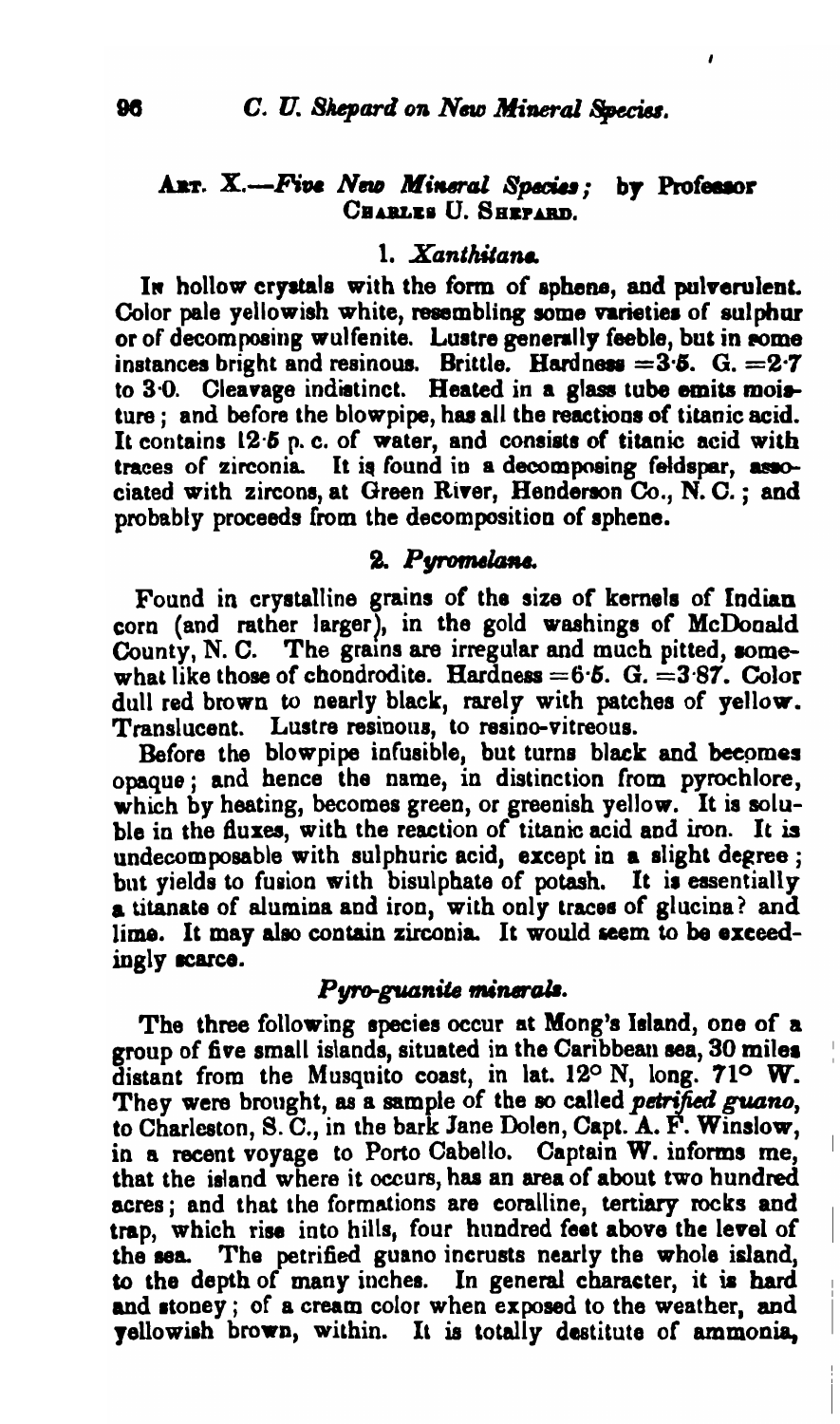having been subjected to the agency of heated trap rock, whereby the greater portion of it haa been thoroughly fused. The altered guano is composed almost exclusively of two mineral species, which I have called pyroclasite and glaubapatite, each of which is essentially a hydrated phosphate of lime.

### *3. Pyroclasite.*

Massive; in large tuberose and reniform masses, much resembling the menilite opal, from Menil Montant near Paris. except, that they are flatter, more irregular, and rarely oval on both sides. In this respect, they more resemble the large druses of calcedony from Faroe, or the electric calamine from Cumberland. Structure indistinctly concentric; and when broken across (through masses an inch thick) it presents a banded surface like agates or ribbonjasper. Color, cream color: but on the botryoidal surfaces which have been exposed to the weather, milk-white, and presenting when viewed with a single lens, a very remarkable corroded appearance, much resembling the vermiculated surface of marble, as employed in architecture. Lustre dull, feebly resinous on a fresh fracture. Opaque. Brittle. Fracture even, to sub-conchoidal. H.  $=4.0.$  G.  $=2.36...2.4$ .

Heated in a glass tube, it flies to pieces with a brisk decrepitation, much of the mineral being at the same time projected from the tube. At the same time, it turns of a dark color, emits moisture and a feeble animal odor, not more perceptible however than in many secondary limestones when heated. It is impossible to hold a piece of the unheated mineral before the flame of the blowpipe long enough to bring it to redness; but occasionally, a fragment large enough for this purpose, is left in the glass tube, which will bear ignition in the platina forceps without flying to pieces. It then instantly becomes white, phosphoresces strongly, tinging the flame yellow, slightly tipped with green. At length it fuses on the edges into a white glassy enamel: and the fragment being placed upon a piece of moistened turmeric paper, occasions a feebly alkaline reaction. The heated mass on being moistened with sulphuric acid tinges the flame of the blowpipe momentarily, of a still deeper green. The powdered mineral mixed into a paste with sulphuric acid, and heated in a glass tube, produced an etched ring just above the charge in the tube, indicating the presence of fluorine. Fused with borax, the mineral dissolves into a clear glass, unless there is an excess of the powder.

The powdered mineral is almost wholly taken up, by hydrochloric and by nitric acid, without sensible effervescence, forming a porter-eolored solution, from which ammonia precipitates the characteristic bulky white precipitate of hydrated triphosphate of lime.

SEBOND SERIES, VOL. XXII, NO. 64. $-$ JULY, 1856. 13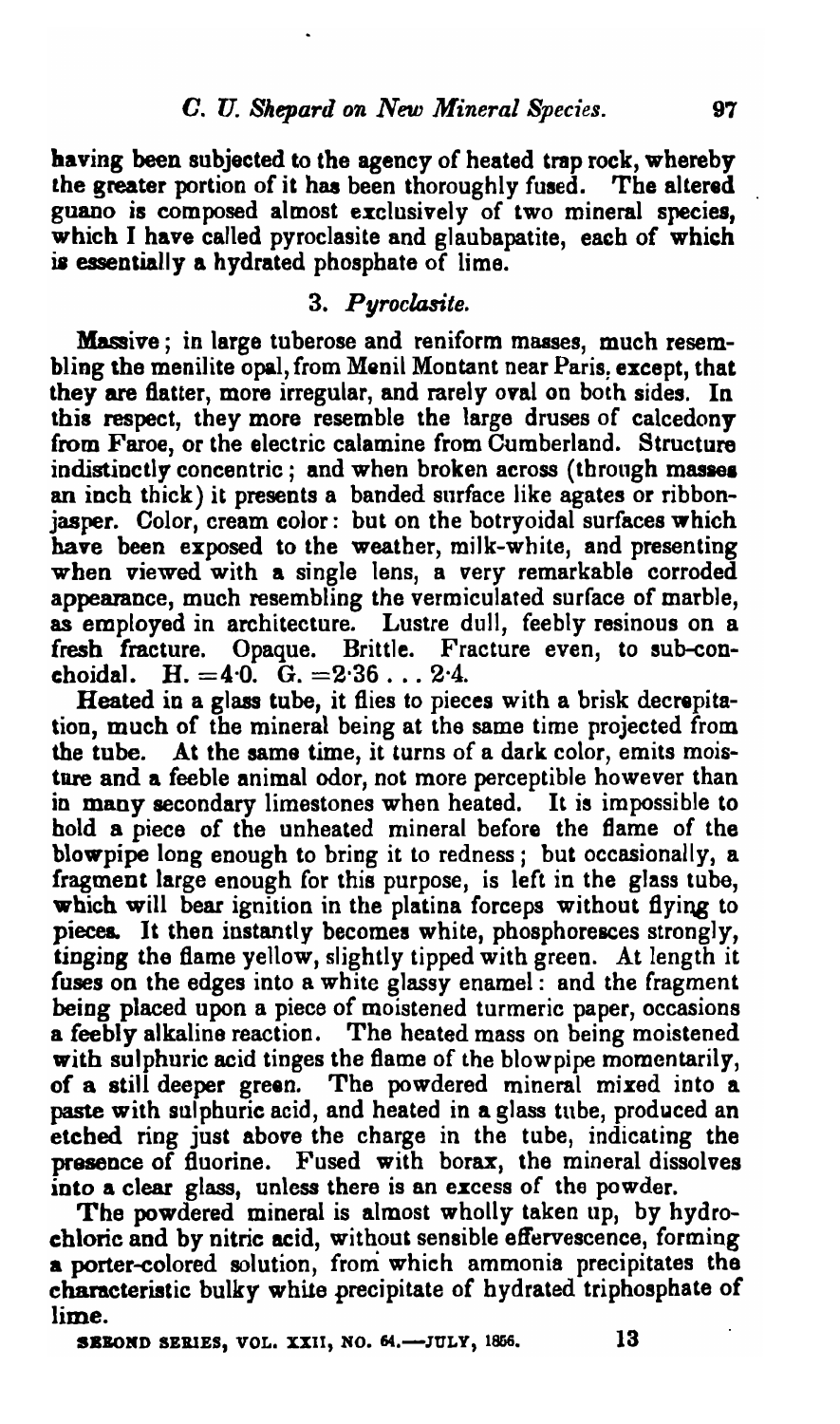On being heated in powder in a porcelain crucible, over a spirie lamp, it turns gray for a moment, emits a faint smell of organic  $m$ atter, but none of ammonia,\* and loses 10 p. c. in weight.

It consists of not far from 80 p. c. of phosphate of lime, and 10 p. c. of water <sup>j</sup> while the remainder is made up of a little insoluble matter, carbonate of lime, sulphate of lime, sulphate of soda, and traces of chlorid of sodium and Buorine.

The trap rock is often found intermingled with the mineral in fragments many inches in diameter. It has the characteristic fracture and color of this rock  $:$  but when examined more nearly, it is found to contain but little feldspar, being almost wholly composed of a dark green pyroxenic mineral, nearly allied to bronzite or schiller spar. The phosphate is completely fused where in contact with the trap; and occasionally the mixture between the two, is that of a brecciated mass.<br>The name of the species has allusion to its property of flying

to pieces, when heated.

#### 4. *Glaubapatite.*

Crystals small, tabular, in druses, forming botryoidal and stalactitic masses: columnar, fibres somewhat flattened and radiating from the centre of little oval masses and stalactites. Color, pale yellowish or greenish brown. Translucent.  $H = 3.5$ .  $Gr = 2.6$ . Also massive, with a conchoidal fracture and of a dark chocolate brown color, to nearly black. Brittle.

When heated in a glass tube, gives water, at the same time turning brown and evolving a slight organic odor. Before the blowpipe it does not decrepitate, but turns brown on the first impression of the heat, and quickly fuses with ebullition, coloring the Bama yellow, with a very distinct tinge of green around the heated mass. It finally yields a semi-transparent glass. With borax, melts into a colorless glass. When powdered, the mineral dissolves without effervescence, in hydrochloric and in nitric acid, atfording solutions of a porter-brown color, from which ammonia throws down the same precipitate as in pyroclasite. Analysis gaye tbe following result:

| Phosphate of lime,                         |   | - | $\overline{\phantom{0}}$ |  | 74.00     |
|--------------------------------------------|---|---|--------------------------|--|-----------|
| Sulphate of soda,                          | - |   |                          |  | $15 - 10$ |
| Water.                                     |   |   |                          |  | $10-30$   |
| With traces of organic matter; sulphate of |   |   |                          |  |           |
| lime and chlorid of sodium.                |   |   |                          |  |           |

99.40

It occurs abundantly in irregular corroded, drusy shaped masses, (but very rarely crystalline) often coated on one side with pyroclasite; and sometimes, the two species are intimately blended together. It is named out of regard to its relationship to apatite and to glauber's salt.

<sup>\*</sup> Even when heated with caustic potash or lime.